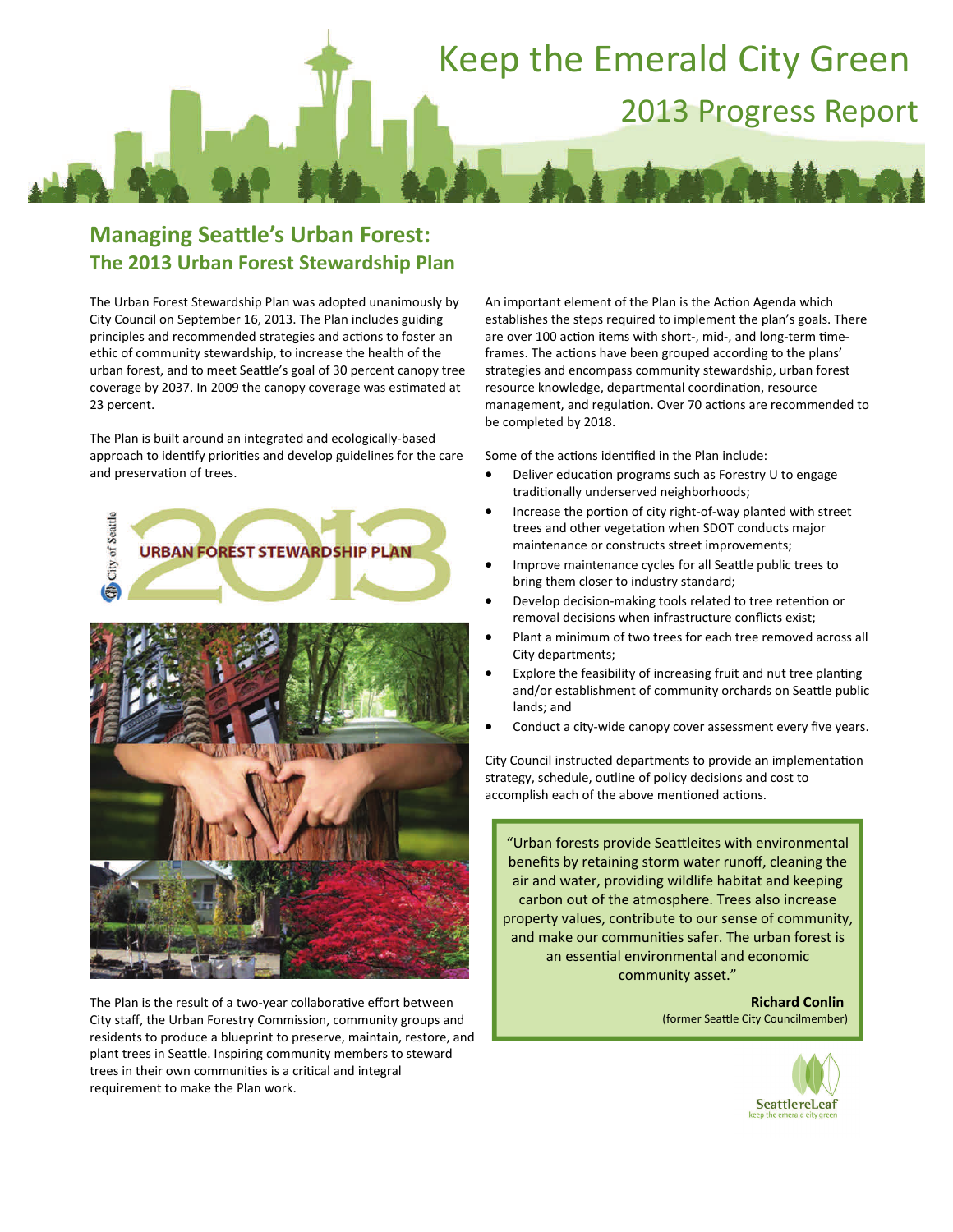### **Seattle Urban Forest Management Plan** 2013 Progress Report

| <b>Strategy</b>                                                                           | 2013 Actions<br>(Lead Department)                                                                                                                                                                                                          | <b>Accomplishments</b>                                                                                                                                                                                                                                                                                              |  |
|-------------------------------------------------------------------------------------------|--------------------------------------------------------------------------------------------------------------------------------------------------------------------------------------------------------------------------------------------|---------------------------------------------------------------------------------------------------------------------------------------------------------------------------------------------------------------------------------------------------------------------------------------------------------------------|--|
| <b>URBAN FOREST RESOURCE</b>                                                              |                                                                                                                                                                                                                                            |                                                                                                                                                                                                                                                                                                                     |  |
| <b>Understand</b><br>characteristics and<br>complexity of the urban<br>forest resource    | Analyze tree planting potential data for all management<br>units. Undertake pilot to ground truth information<br>(OSE, UF IDT)                                                                                                             | SDOT developed Tree planting prioritization criteria and<br>mapping system to maximize benefits of tree planting<br>projects                                                                                                                                                                                        |  |
|                                                                                           | Analyze Seattle i-Tree survey data to better understand<br>existing conditions of our urban forest (Parks, UF IDT)                                                                                                                         | Parks started using i-Tree data to manage Developed Parks<br>and Forested Parklands                                                                                                                                                                                                                                 |  |
|                                                                                           | Update forest typing in Parks' Natural Areas (Parks)                                                                                                                                                                                       | Compiled data and began analysis/review of data use for<br>improved management decision making                                                                                                                                                                                                                      |  |
|                                                                                           | Update Street Tree Inventory (SDOT)                                                                                                                                                                                                        | 4,400 edits were made to Street Tree Inventory                                                                                                                                                                                                                                                                      |  |
| <b>MANAGEMENT FRAMEWORK</b>                                                               |                                                                                                                                                                                                                                            |                                                                                                                                                                                                                                                                                                                     |  |
| Coordinate inter-<br>departmental communi-<br>cation, cooperation, and<br>decision-making | Develop decision-making tools for tree retention or<br>removal decisions where infrastructure conflicts exist<br>(OSE, SDOT, SCL, SPU, DPD)                                                                                                | SDOT began development of Trees & Sidewalks Operational<br>Plan. SCL developed and began pilot testing tree-removal<br>decision tool for significant trees conflicting with overhead<br>power                                                                                                                       |  |
|                                                                                           | Convene UF IDT and continue to identify and address<br>interdepartmental policy and project issues. (OSE)                                                                                                                                  | The Urban Forest Interdepartmental Team met monthly to<br>coordinate efforts                                                                                                                                                                                                                                        |  |
|                                                                                           | Monitor UFMP performance. Issue annual report (OSE)                                                                                                                                                                                        | Annual progress report issued                                                                                                                                                                                                                                                                                       |  |
| <b>Preserve and restore</b><br>the urban forest on City<br>property                       | Planning and design:<br>Develop policy to prioritize UF expenditures (OSE, UF<br>IDT)                                                                                                                                                      | Policy to prioritize expenditures will be developed within<br>the framework provided by the 2013 Urban Forest<br>Stewardship Plan                                                                                                                                                                                   |  |
|                                                                                           | Implement hazard street tree management program<br>(SDOT)                                                                                                                                                                                  | Draft plan in review. Eight SDOT arborists TRAQ certified                                                                                                                                                                                                                                                           |  |
|                                                                                           | Explore opportunities to maximize available planting<br>space using existing/new technologies (SDOT, Parks)                                                                                                                                | Parks used Silva cells, structural soil, and bio-swales in<br>downtown Bell Street project                                                                                                                                                                                                                          |  |
|                                                                                           | Planting:<br>Trees planted and maintained by the City:<br>Plant two trees for each tree removed across all<br>departments. (UF IDT)<br>Plant 250 trees in Developed Parks (Parks)<br>Plant 600+ trees with BTG and Capital Projects (SDOT) | The Zoo removed 10 and planted 27 trees<br>Seattle Center removed 4 and planted 15 trees<br>SPU removed 43 and planted 363 trees<br>SDOT removed 76 and planted 1,097 trees (602 BTG, 495<br>Capital Projects)<br>Parks removed 500 and planted 300 trees<br>SCL removed 284 and planted 271 (+300 included in T4N) |  |
|                                                                                           | Explore increasing fruit and nut tree planting and/or<br>establishment of community orchards on Seattle<br>public lands (Parks, SDOT, FAS)                                                                                                 | Developed MOU between Parks and City Fruit for orchard<br>volunteer program                                                                                                                                                                                                                                         |  |
|                                                                                           | Trees funded by the City and planted by the residents<br>Assist community members in residential areas with low<br>canopy cover to plant and care for 1,000 trees through<br>the Trees for Neighborhoods (T4N) program.                    | Residents planted 1,009 trees through the Trees for<br>Neighborhoods Program (300 of which were funded by<br>SCL)                                                                                                                                                                                                   |  |
|                                                                                           | City-wide tree planting total: 3,082<br>City-wide tree removals total: 917<br>Net gain (loss): 2,165                                                                                                                                       |                                                                                                                                                                                                                                                                                                                     |  |
|                                                                                           | Maintenance:<br>Train staff in tree protection practices (SDOT, SPU, SCL,<br>Parks, DPD)                                                                                                                                                   | Parks arborists delivered eight trainings on tree protection<br>during mowing/maintenance. SDOT updated FAS property<br>managers on tree protection and regulations for trees on<br>City property. DPD will train staff once the Private Property<br>Tree Regulations Update is complete                            |  |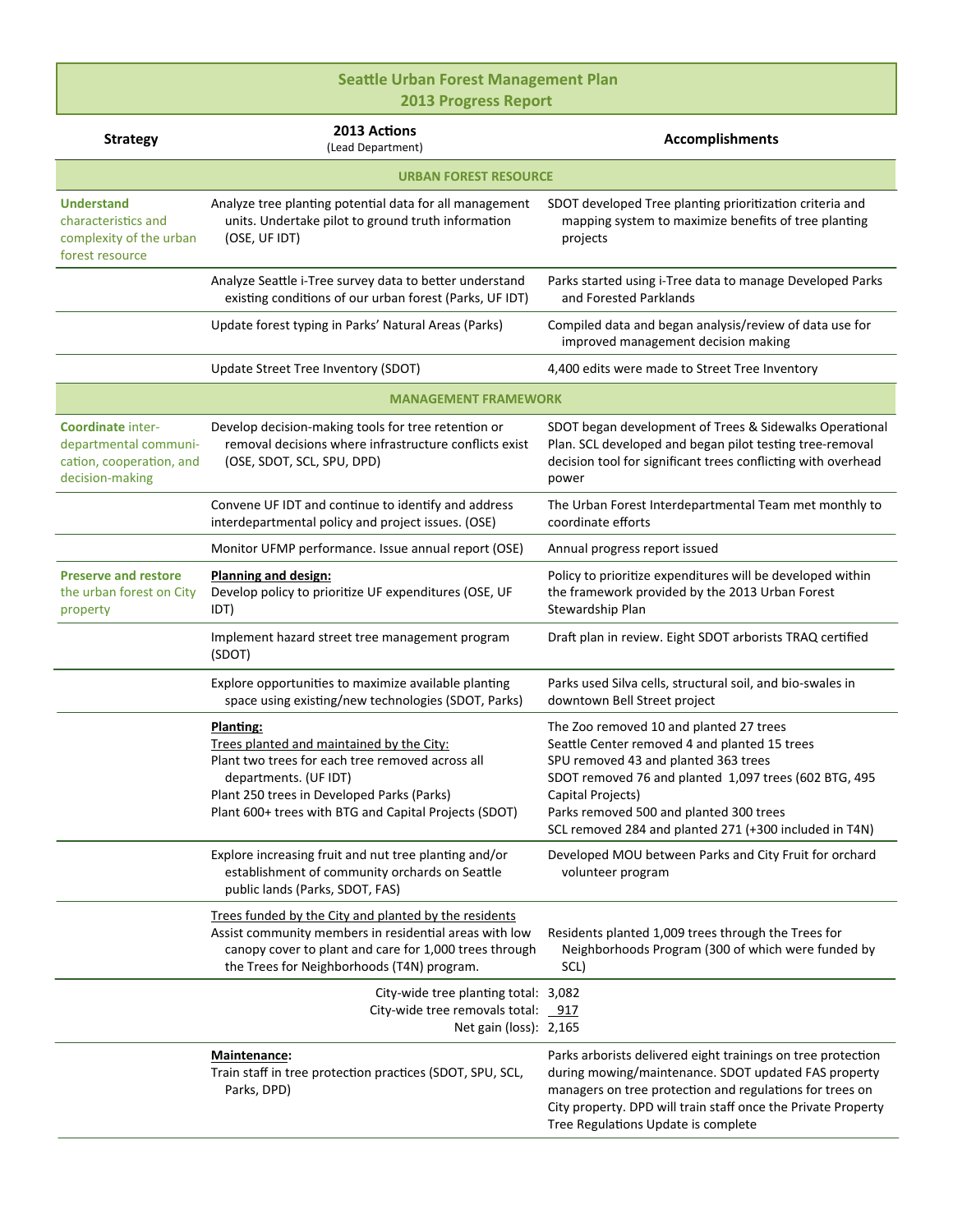| <b>Strategy</b>                                                                                                      | 2013 Actions<br>(Lead Department)                                                                                                                                                                                          | <b>Accomplishments</b>                                                                                                                                                                                               |  |
|----------------------------------------------------------------------------------------------------------------------|----------------------------------------------------------------------------------------------------------------------------------------------------------------------------------------------------------------------------|----------------------------------------------------------------------------------------------------------------------------------------------------------------------------------------------------------------------|--|
| <b>MANAGEMENT FRAMEWORK</b>                                                                                          |                                                                                                                                                                                                                            |                                                                                                                                                                                                                      |  |
|                                                                                                                      | Identify and prioritize removal of invasive species from non-<br>Parks City properties (FAS, SDOT, SCL)                                                                                                                    | SDOT continued Noxious Weed control program in<br>coordination with King County                                                                                                                                      |  |
|                                                                                                                      | Improve management and harvesting of existing fruit and<br>nut-bearing trees on City-owned properties (Parks)                                                                                                              | Developed MOU for Orchard Management                                                                                                                                                                                 |  |
|                                                                                                                      | Continue restoration on 900 acres of forested parkland.<br>Begin restoration on 70 new acres (Parks)                                                                                                                       | Maintained 900 acres in restoration. Added 58 new<br>acres                                                                                                                                                           |  |
|                                                                                                                      | Maintain 2,200 trees/year. Inspect 300 trees for risk (Parks)                                                                                                                                                              | Maintained 2,800 and inspected 150 trees                                                                                                                                                                             |  |
|                                                                                                                      | Maintain 3,000 trees/year per BTG goals (SDOT)                                                                                                                                                                             | Pruned 3,652 trees                                                                                                                                                                                                   |  |
|                                                                                                                      | Prune trees away from 565 miles of electrical distribution<br>lines for safety and reliability (SCL)                                                                                                                       | Pruned trees along 601 miles                                                                                                                                                                                         |  |
|                                                                                                                      | <b>Tracking:</b><br>Continue development of database management tools to<br>assist monitoring, documentation, and evaluation of<br>forest restoration work (Parks)                                                         | Created integrated database. Began utilization of data.<br>Developed and published online map of restoration<br>projects which is updated in real time                                                               |  |
| ty to ensure minimum<br>standards for care of the<br>urban forest                                                    | Regulate private proper- Submit tree-related legislation for City Council adoption:<br>2012 Urban Forest Management Plan update (OSE), Street<br>Tree Ordinance (SDOT), Regulations for trees on private<br>property (DPD) | 2013 Urban Forest Stewardship Plan adopted. Street<br>Tree Ordinance adopted. Private Property Tree<br>Regulations Update on hold. Work will continue in<br>2014                                                     |  |
|                                                                                                                      | Consider expanding and tailoring Trees for Neighborhoods<br>program to serve new populations (reLeaf)                                                                                                                      | Piloted program to assist elderly residents in planting<br>street trees                                                                                                                                              |  |
|                                                                                                                      | <b>COMMUNITY STEWARDSHIP</b>                                                                                                                                                                                               |                                                                                                                                                                                                                      |  |
| Inspire and inform the<br>community about the<br>benefits of the urban<br>forest and property tree<br>care practices | Strengthen city-wide approaches to communicating about<br>tress (reLeaf)                                                                                                                                                   | Completed research into effective public communication<br>around trees. Collaborated with SCL to develop<br>outreach materials around trees and power<br>infrastructure conflicts                                    |  |
|                                                                                                                      | Continue to identify special trees and mark their historic,<br>biological, or other traits with signs or other means<br>through the Heritage Tree Program (SDOT)                                                           | 45 trees were nominated and evaluated by the Heritage<br>Tree committee in 2013. 17 were accepted and<br>added to the online street tree inventory map                                                               |  |
|                                                                                                                      | Implement Green Seattle Urban Forestry tree curriculum in<br>K-12 schools (Parks)                                                                                                                                          | Program completed in 10 schools                                                                                                                                                                                      |  |
|                                                                                                                      | Urban Forest Interdepartmental Team to update the City's<br>reLeaf website (reLeaf lead, UF IDT)                                                                                                                           | Secured funding to update website. Work to continue in<br>2014                                                                                                                                                       |  |
| <b>Engage the community</b><br>in active stewardship of<br>the urban forest                                          | Expand volunteer stewardship opportunities through the<br>Green Seattle Partnership, "Friends of" groups, Tree<br>Ambassador, and other programs (Parks, SPU reLeaf)                                                       | Increased outreach to underserved neighborhoods and<br>provided leadership training (Parks). Secured funding<br>to maintain Tree Ambassador project. Held 18 Tree<br>Ambassador events, engaging 575 people (reLeaf) |  |
|                                                                                                                      | Work with the Urban Forestry Commission on development<br>of policies and programs to achieve UFMP goals (OSE, IDT)                                                                                                        | Worked with the Commission on the 2013 UFSP plan<br>update. Held joint UFC/IDT work session                                                                                                                          |  |
|                                                                                                                      | Parks to establish a process to obtain input from Friends of<br>Seattle's Olmsted Parks on efforts relating to Olmsted parks<br>in Seattle. (Parks)                                                                        | Parks has incorporated Friends of Seattle's Olmsted<br>Parks suggestions into individual park management<br>plans, such as Volunteer Parka and Seward Park                                                           |  |
|                                                                                                                      | Use the Major Institution Master Planning process to identify On hold<br>opportunities for planting and preserving trees (DPD)                                                                                             |                                                                                                                                                                                                                      |  |
|                                                                                                                      | Work with local universities to pursue UFSP Research Agen-<br>da (OSE, re-Leaf)                                                                                                                                            | Shared research agenda with Green Cities Research<br>Alliance, UW, and USFS Pacific NW Research Station                                                                                                              |  |
|                                                                                                                      | reLeaf program to coordinate with SDOT and SCL City's<br>participation in Arbor Day (SPU/SDOT/SCL)                                                                                                                         | Parks hosted Arbor Day in Lincoln Park with support of<br>SPU, SDOT, SCL, and OSE                                                                                                                                    |  |